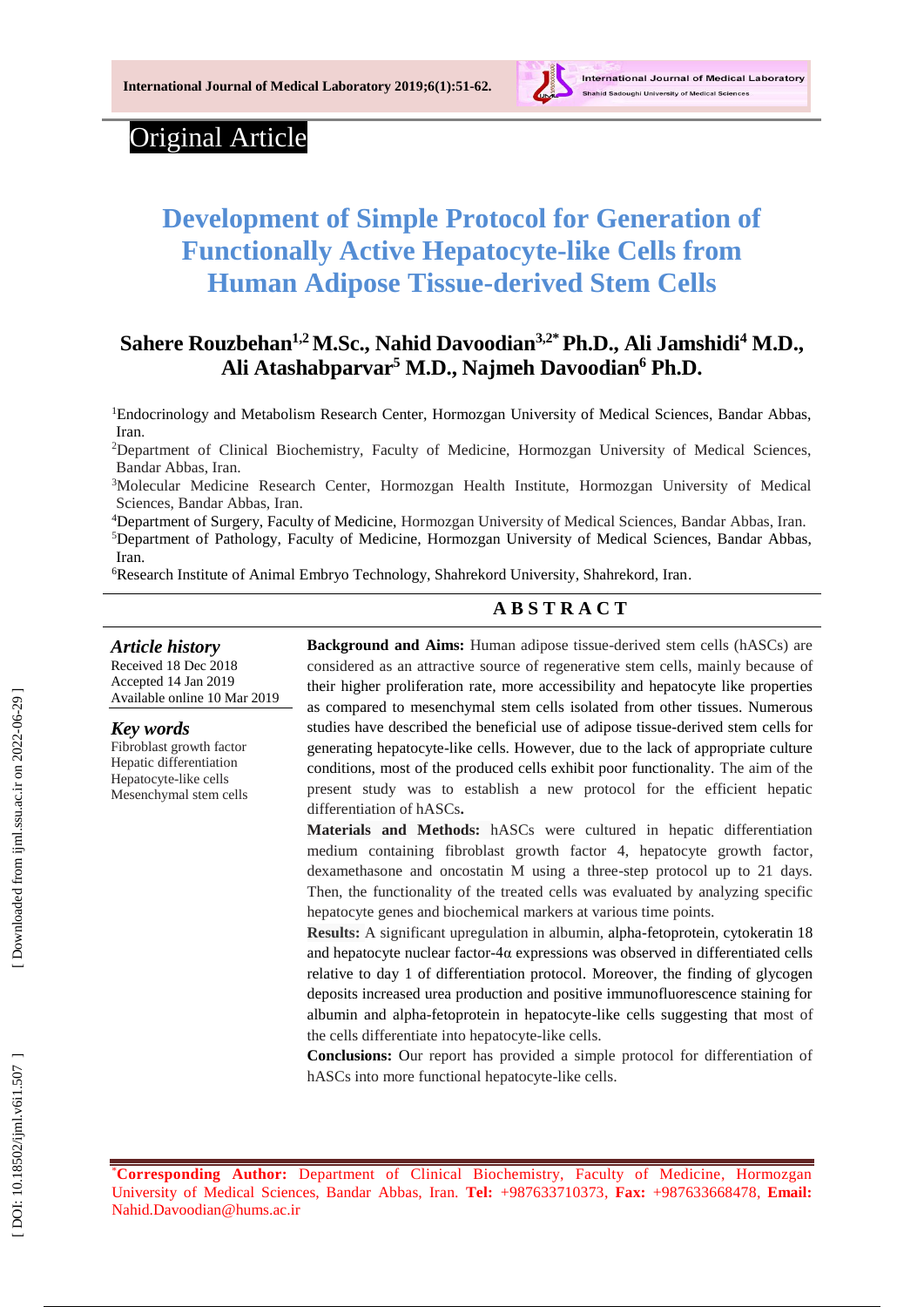# **Introduction**

The liver is a significant organ in the human body performing vital functions including detoxification, metabolism, and hormone balance. In addition to these roles, liver is known to possess a remarkable regenerative capacity. However, this ability is impaired following numerous liver failures such as cirrhosis for which liver transplantation is the only available clinical option [ 1 ] . Indeed, due to discrepancies associated with liver transplantation, it is of utmost importance to find alternative strategies for the treatment of end -stage liver disorders [ 2].

In this context, cell -based therapy has become the focus of intense investigation in recent years [ 3]. Therefore, various kinds of stem cells have been studied to examine their clinical applications in regenerative medicine [4]. To date, there are numerous studies describing the beneficial use of mesenchymal stem cells (MSCs) for liver cell therapy, mainly because of their multipotent potential, lack of ethical concerns, and risk of rejection [5, 6]. MSCs can be isolated from different kind s of tissues including bone marrow (the first known tissue as a source of MSCs) [7], umbilical cord blood, amniotic fluid as well as adipose tissue [ 8]. Of particular interest to researchers are the human adipose tissue derived stem cells (hASCs) which for the first time were isolated and described by Zuk et al. In addition to their multilineage potential [9], hASCs have been reported to exhibit higher proliferation rate, more accessibility and

hepatocyte like properties [10 ] as compared to MSCs isolated from other tissues.

There are an increasing number of studies offering ASCs as an attractive candidate for generating hepatocyte -like cells. These studies have provided support for the use of a combination of growth factors and inductive agents to induce ASCs toward hepatic lineage [11-15]. However, most of the produced hepatocyte -like cells exhibit poor functionality, mainly due to the lack of appropriate induction conditions. Developmental studies have uncovered a number of transcription factors and regulators as being implicated in hepatocyte differentiation [16]. In this regard, fibroblast growth factors (FGFs) have been identified as being involved in early development and organogenesis [17, 18]. Of particular importance is FGF4 because of its involvement in hepatic induction [16, 19 ] as well as its role in liver regeneration [20]. In addition, it has been reported that MSCs pretreated with FGF4 in combination with hepatocyte growth factor (HGF) is able to reduce liver fibrosis and improve liver function in CCl4 induced mice [21]. Similar results have also been described upon using of FGF4 transduced bone marrow MSCs (BM -MSCs) in the cirrhotic liver model [22].

Recently, using a combination of inductive agents including HGF, oncostatin M , and dexamethasone, we have differentiated hASCs into hepatocyte -like cells [23]. Based on the mentioned results vividly showing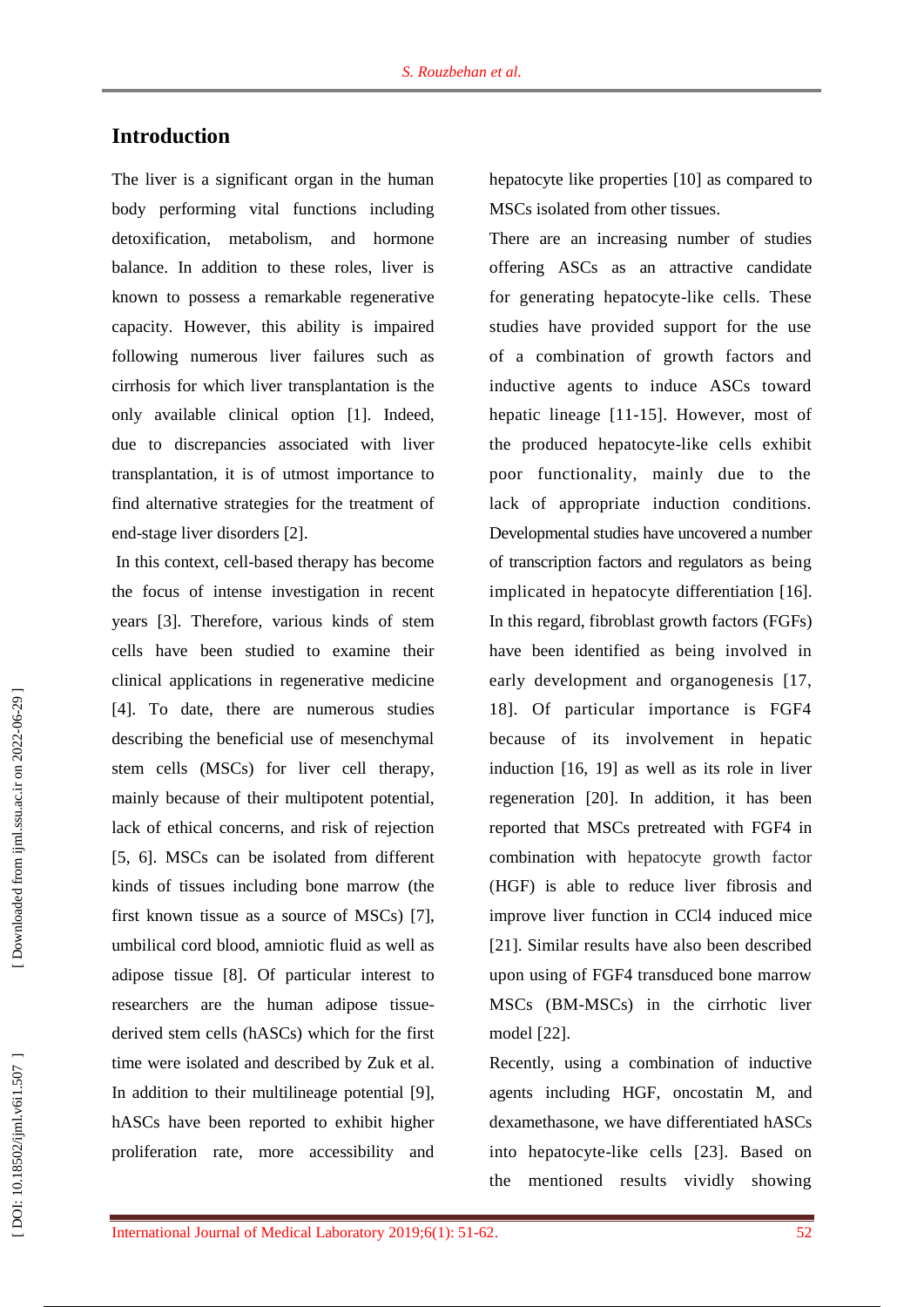the important role of FGF4 in hepatic differentiation, the current study was designed to examine a new protocol for generation of functionally active hepatocyte -like cells from hASCs.

## **Materials and Methods**

#### **Isolation and culture of hASCs**

hASCs were isolated from human lipoaspirates as described previously [23]. Briefly, lipoaspirates were digested using 0.075% collagenase I (Sigma -Aldrich, USA) at 37ºC for 30 min. Finally, the extracted cells were suspended in Dulbecco's modified Eagle's medium (DMEM) (Gibco, USA) containing 10% fetal bovine serum (FBS) (Gibco, USA), and 1% penicillin/streptomycin (Sigma - Aldrich, USA) and incubated in a humidified atmosphere at 37º C with 5% CO2.

#### *In vitro* **hepatic differentiation of hASCs**

To induce hepatic differentiation of hADSCs, a three -step procedure was used (Fig. 1A]. At passage 3, the cells  $(1\times10^3 \text{ cells/cm}^2)$  were cultured in DMEM supplemented with 10 % FBS, 20 ng/ml HGF (Biolegend, USA),  $10^{-7}$ mol/l dexamethasone (Sigma -Aldrich, USA) together with 10 ng/ml FGF4 (Biolegend, USA]. After 3 days, the cells were treated with the inductive agents as step one in the absence of FGF4, followed by the addition of oncostatin M (Biolegend, USA) to the medium at concentration of 10 ng/ml for the next 2 weeks. The culture medium was renewed every 3 days and hepatic differentiation assays were carried out at 1, 7, 14 and 21 days

after hepatic induction. Three independent experiments were conducted in this study.

# **RNA extraction and quantitative real time polymerase chain reaction (qRT -PCR) analysis**

Total RNA was extracted using TRI reagent (Sigma -Aldrich, USA) on days 1, 7, 14, and 21 of differentiation protocol. After DNase ( Fermentas, USA) treatment, Reverse transcription and cDNA amplification was performed with cDNA synthesis kit (Thermo Ficher, USA) and SYBR Premix Ex Taq II (Takara, Japan) respectively. Using specific primers (Table 1), qRT -PCR was conducted with a three - step procedure as follows: denaturation at 95°C for 5 s, annealing at 60°C for 30 s and extension at 72°C for 30 s, for a total of 40 cycles. As a reference gene, *β -actin* expression was used for normalization and RNA levels were evaluated in triplicate. Finally,  $2^{-\Delta\Delta Ct}$  method was applied to calculate relative quantification of gene expression.

#### **Immunofluorescence Staining**

After fixation with 4% paraformaldehyde solution for 10 min at room temperature, the cells were permeabilized using 0.2% Triton X - 100 for 30 min. A solution containing 1% bovine serum albumin (BSA ) and 0.1% Triton X -100 in PBS was used for blocking, followed by washing the cells with phosphate buffer solution (PBS) and incubation with 1:200 monoclonal anti -human albumin (Abcam, USA) and 1:200 monoclonal anti -human alpha 1 fetoprotein (Abcam, USA) overnight at 4ºC.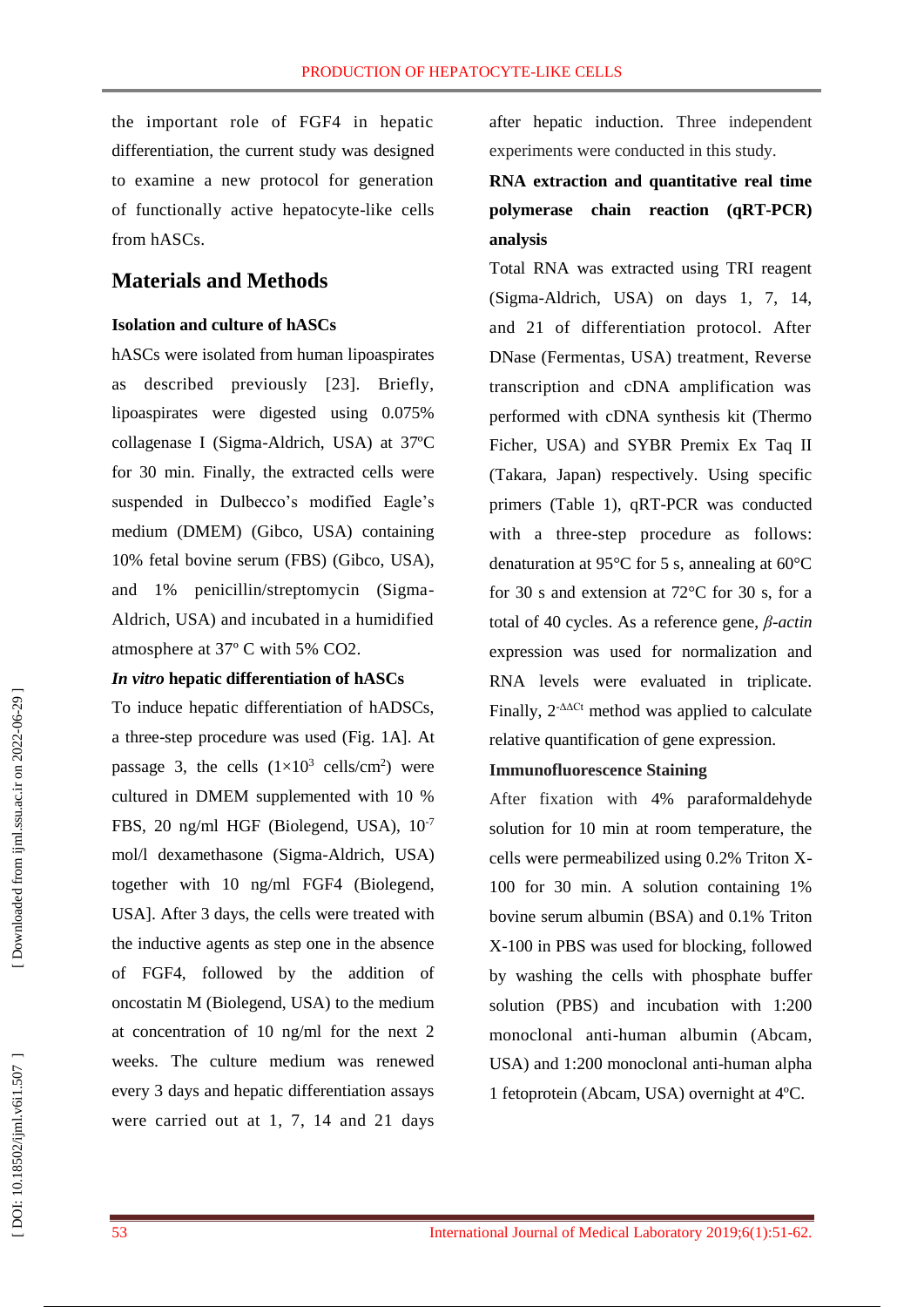| Genes                                | <b>Primer</b> | <b>Sequences</b>               |
|--------------------------------------|---------------|--------------------------------|
| <b>Albumin</b>                       | <b>Sense</b>  | 5'-GAGACCAGAGGTTGATGTGATG -3'  |
|                                      | Antisense     | 5'-AGGCAGGCAGCTTTATCAGCA-3'    |
| Alpha-fetoprotein                    | <b>Sense</b>  | 5'-CATGAGCACTGTTGCAGAGGAGA -3' |
|                                      | Antisense     | 5'-CGTGGTCAGTTTGCAGCATTCTG -3' |
| <b>Cytokeratin 18</b>                | Sense         | 5'-TTGATGACACCAATATCACACGA-3'  |
|                                      | Antisense     | 5'-TATTGGGCCCGGATGTCTG-3'      |
| <b>Cytokeratin 19</b>                | <b>Sense</b>  | 5'-GCGGCCAACGGCGAGCTA -3'      |
|                                      | Antisense     | 5'-GCAGGACAATCCTGGAGTTCTC -3'  |
| Hepatocyte nuclear factor- $4\alpha$ | <b>Sense</b>  | 5'-CTTCTTTGACCCAGATGCCAAG-3'   |
|                                      | Antisense     | 5'-GAGTCATACTGGCGGTCGTTG-3'    |
| <b>B</b> -actin                      | <b>Sense</b>  | 5'-CTGGAACGGTGAAGGTGACA-3'     |
|                                      | Antisense     | 5'-AAGGGACTTCCTGTAACAATGCA-3'  |

Table 1. Primer sequences for qRT-PCR analysis.

The next day, cells were treated with Alexa Flour 594 donkey anti -mouse IgG (1:500, Abcam, USA) for 1 h and counterstained with 4,6-diamidino-2-phenylindole to visualize nuclei. Finally, the cells were examined with an inverted fluorescence microscope (Labomed TCM 400). At least 3 images form each cover slips, 3 cover slips per each sample and 3 samples (biological replicates, n=3) per each treatment were considered for quantification of data [24]. In addition, all images were taken with exactly the same acquisition parameters including exposure time, gamma and saturation. Finally, image J software (version 1.42 V, NIH, USA) was used for quantification.

#### **Hepatic functional tests**

#### **Glycogen staining**

At day 21, the cells were evaluated for detection of glycogen deposit using periodic acid -schiff (PAS) staining. Firstly, the cells were fixed with 4% paraformaldehyde solution for 10 min, followed by oxidation using 1% periodic

acid for 5 min. After washing with PBS, the cells were treated with Schiff's reagent (Sigma– Aldrich, USA) for 15 min . and counterstained using hematoxylin. Finally, the cells were visualized under an inverted microscope [23].

#### **Urea production**

Urea concentrations were measured in the culture media of induced ASCs at different time points (on days 1, 7, 14, and 21 ) . First, the cells were incubated in a culture medium containing 3mM NH <sup>4</sup>CL for 24h at 37ºC. After collecting the supernatants, urea production was evaluated with a colorimetric assay kit (Zistchem, Iran) following the manufacturer's instruction. As a negative control, untreated hASCs were used and the amount of urea was normalized to the number of cells in each well [23]. This protocol was approved by Hormozgan University of Medical Sciences Ethics Committee.

#### **Statistical analysis**

The data are expressed as mean±SD. One wayanalysis of variance followed by Dunnett post

[Downloaded from ijml.ssu.ac.ir on 2022-06-29]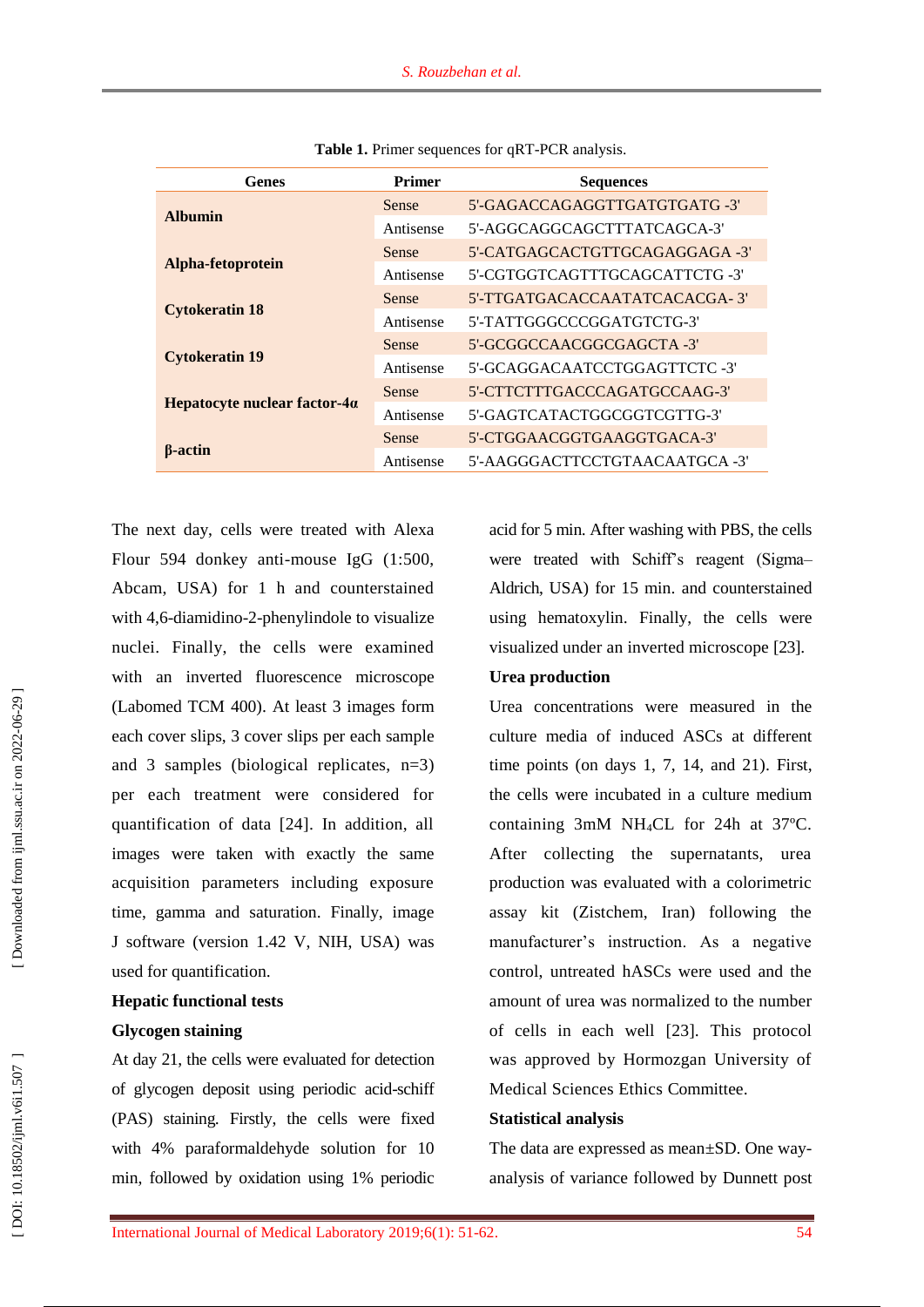hoc test was conducted for analysis of statistical comparison and the p-value <0.05 was considered to be significant.

## **Results**

**Morphological changes and expression of hepatocyte -specific markers during hepatic differentiation of hASCs**

To induce differentiation of hASCs into hepatocyte -like cells, medium containing FGF4, HGF, dexamethasone, and oncostatin M was used over the course of 21 days (Fig.1A). At various stages of differentiation protocol, cells

were evaluated morphologically. During the first week of induction, the cells exhibited a fibroblast -like shape without any significant morphological changes. After 2 weeks , however, the induced hASCs slowly lost fibroblastic morphology and started becoming broad and flattened. Notably, morphological changes were remarkable during the last week of differentiation and some of the cells exhibited hepatocyte -like morphology such as a polygonal and round shape and cytoplasmic granulation (Fig . 1B).



**Fig. 1.** Hepatic differentiation of hASCs. A: Schematic representation of the hepatic differentiation protocol. B: Morphology of hASCs treated with HGF= hepatocyte growth factor, Dex= dexamethasone, OSM= oncostatin M, and FGF4 = fibroblast growth factor at days 1, 7, 14, and 21. The cells exhibited remarkable changes toward round and polygonal shapes at days 14 and 21 upon hepatic induction.

The differentiation status was also confirmed by evaluating the expression of several hepatocyte specific genes, including albumin, alpha -fetoprotein , cytokeratin 18, cytokeratin 19, and hepatocyte nuclear factor- $4\alpha$  to examine whether the morphological changes were associated with the hepatic genes expression. Therefore, total RNA of treated cells were extracted at various time points (on days 1, 7, 14, 21) and the expression of the

mentioned genes was measured. As a negative and positive controls, untreated hASCs and Hep G2 cells were used, respectively.

As illustrated in Fig. 2A, an early increase was observed for alpha -fetoprotein mRNA, an early hepatic progenitor marker at day 7 to 3-fold (p<0.05) with further increase at days 14 and 21 to 8 (p<0.001) and 9.5 fold (p<0.001) respectively. Moreover, statistical analysis validated a significant upregulation

[Downloaded from ijml.ssu.ac.ir on 2022-06-29]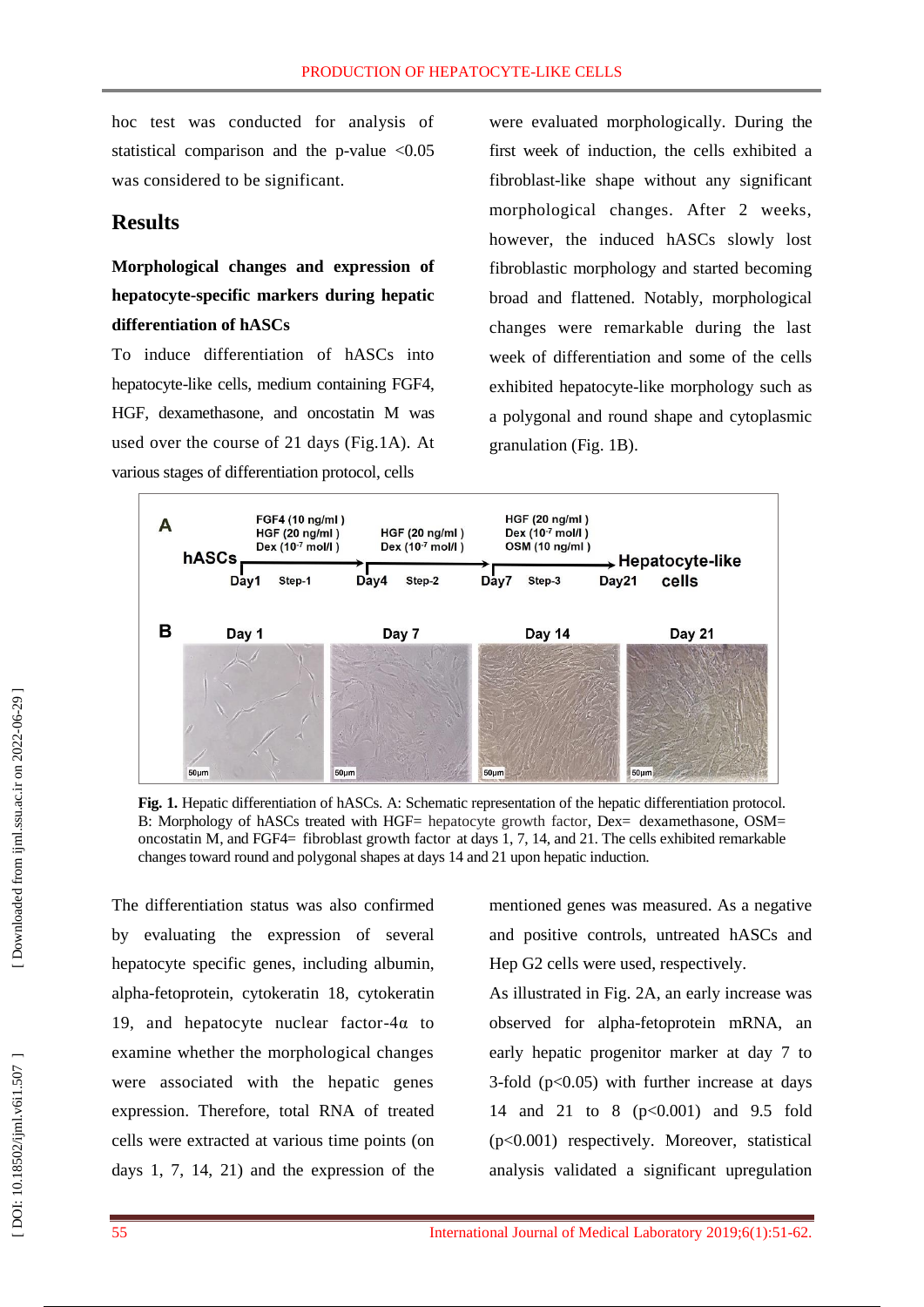for albumin expression level at day 14 to 5.5 fold  $(p<0.01)$  that reached maximum level of 13 -fold (p<0.001) at day 21 compared to day 1 of hepatic differentiation induction (Fig . 2B). However, upon hepatic differentiation of hASCs, no significant difference in cytokeratin 19 expression level was detected at all-time points (Fig. 2D). By contrast, the mRNA level of cytokeratin 18, as an adult hepatic marker,

was found to significantly upregulate at day 21 to approximately 5-fold  $(p<0.01)$  in comparison to day 1 (Fig. 2C). Significant expression level of hepatocyte nuclear factor  $\alpha$  was noted starting at day 14 (3.5fold, p<0.05) with a maximum increase at day 21 to nearly 8 -fold upon hepatic induction of hASCs (Fig. 2 E).



Fig. 2. qRT-PCR analysis of several hepatocyte-specific genes upon the treatment of hASCs with a combination of hepatocyte growth factor (HGF ), dexamethasone (DEX), oncostatin M (OSM), and fibroblast growth factor (FGF4). The expression levels of target genes were normalized with  $\beta$ -actin. The data are shown as mean $\pm$ SD in three independent experiments (n=3 ) . ALB= Albumin; AFP= Alpha -fetoprotein; CK= Cytokeratin. \*p<0.05, \*\*p<0.01, \*\*\*p<0.001 relative to day 1.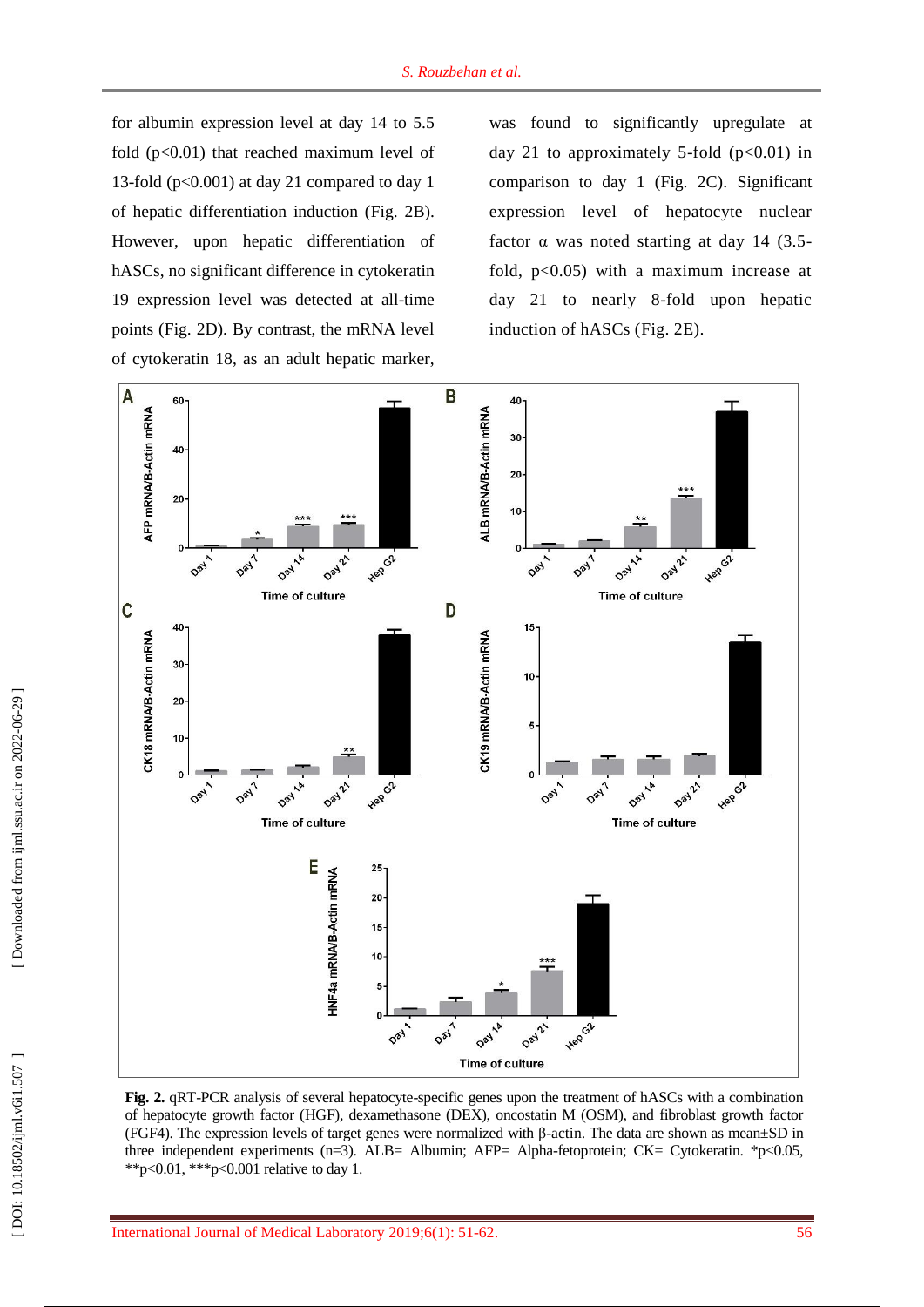In addition, the expression of albumin and alpha -fetoprotein genes were further confirmed at protein level. Consistent with the expression of mentioned genes, the treated cells stained positive for both alpha fetoprotein (Fig . 3A) and albumin (Fig . 4A) at day 21. Also, quantification of data revealed

the high percentage of alpha -fetoprotein (Fig. 3B) and albumin (Fig . 4B) positive cells in hepatocyte -like cells. By contrast, untreated hADSCs were negative whereas the staining was intensely positive for HepG2 cells (Figs. 3, 4).





Fig. 3. Immunofluorescence staining of alpha-fetoprotein (AFP). A: More intensive staining was detected for AFP in hepatocyte -like cells compared to the untreated cells. B: Quantification of immunostaining results provided in A. \*\*\* p<0.001 relative to untreated hASCs, (n=3).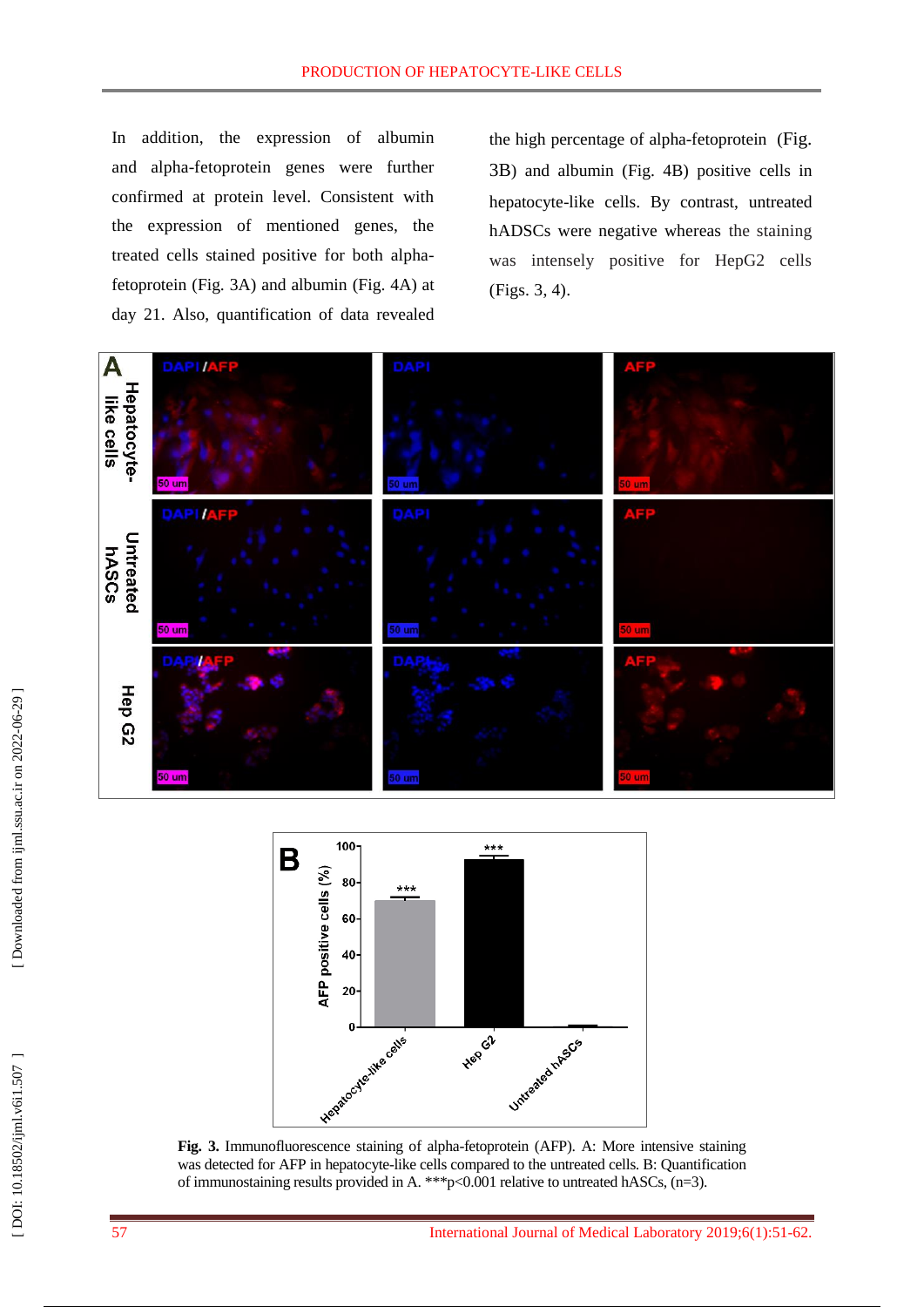

**Fig. 4.** Immunofluorescence staining of albumin. A: More intensive staining was detected for albumin in hepatocyte -like cells compared to the untreated cells. B: Quantification of immunostaining results provided in A. \*\*\*p<0.001 relative to untreated hASCs, n=3.

# **Functional characterization of hepatocyte like cells derived from hASCs**

To verify the biological functions of treated cells, urea production and glycogen storage ability of the cells were examined. For this reason, PAS was applied to assess the glycogen deposit in the cells. As expected, hepatic differentiation of hASCs led to strongly positive staining in the treated cells at day 21. However, no deposit of glycogen was found in non -induced cells, while Hep G2 cells were intensely positive for PAS staining (Fig. 5A).

In addition to these results, metabolic function of hepatocyte -like cells was also evaluated using urea assay at various stages of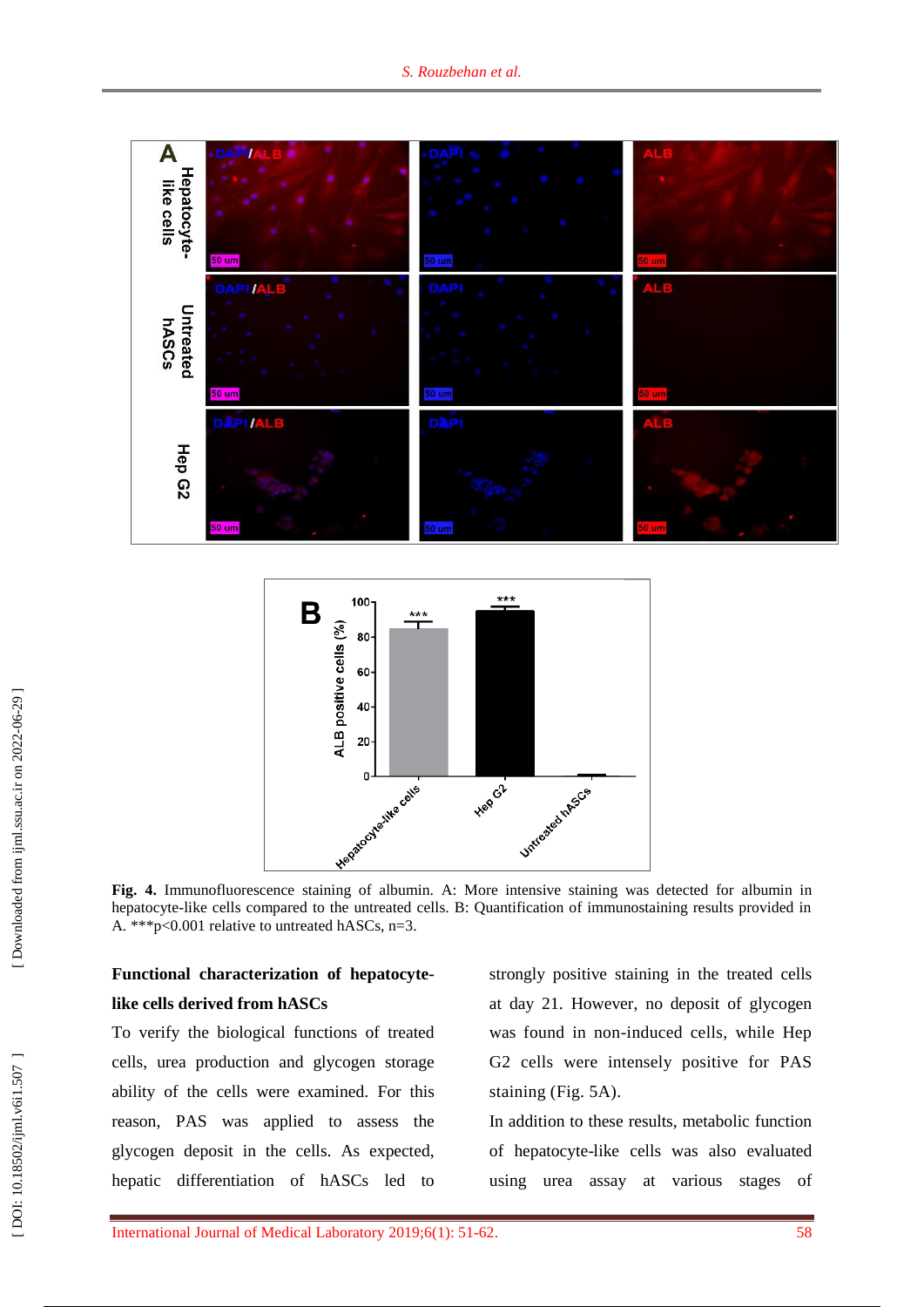hepatic differentiation. Following 2 weeks of hepatic induction, urea secretion elevated to approximately  $15 \text{ mg/d}/150000 \text{ cells}$  (p<0.05)

and continued to increase gradually with a maximum level to 17 mg/dl/50000 cells (p<0.01) compared to day 1 (Fig. 5B).



Fig. 5. Functional assays of hepatocyte-like cells. A: Glycogen storage ability was detected using periodic acid -schiff staining which showed more positive cells in hepatocyte -like cells compared to untreated hASCs. B: A significant increase in urea production was detected in hepatocyte -like cells at day 14 and day 21 relative to day 1. The data are shown as mean±SD in three independent experiments (n=3).  $np < 0.05$ ,  $\binom{4}{p} < 0.01$ ,  $\binom{4}{p} < 0.001$  relative to day 1.

### **Discussion**

As it has been extensively reported, ASCs possess the potential to differentiate into hepatocyte -like cells using a cocktail of growth factors and inductive agents [11 -13, 15]. Interestingly, the expression of several hepatocyte -specific markers in naïve hASCs shows them to become one of the most attractive source s for cell -based therapy of liver diseases [10]. Whereas these findings are exciting, the function of the generated hepatocyte -like cells is often at a far lower

level than a real hepatocyte mainly due to using inefficient induction conditions. We have recently documented the hepatic differentiation of hASCS using a combination of HGF, dexamethasone, and oncostatin M over the course of 21 days [23]. In the current study, we report the differentiation efficacy of new culture medium by adding FGF4 to previous inductive medium to promote differentiation of hASCs toward functional hepatocyte -like cells.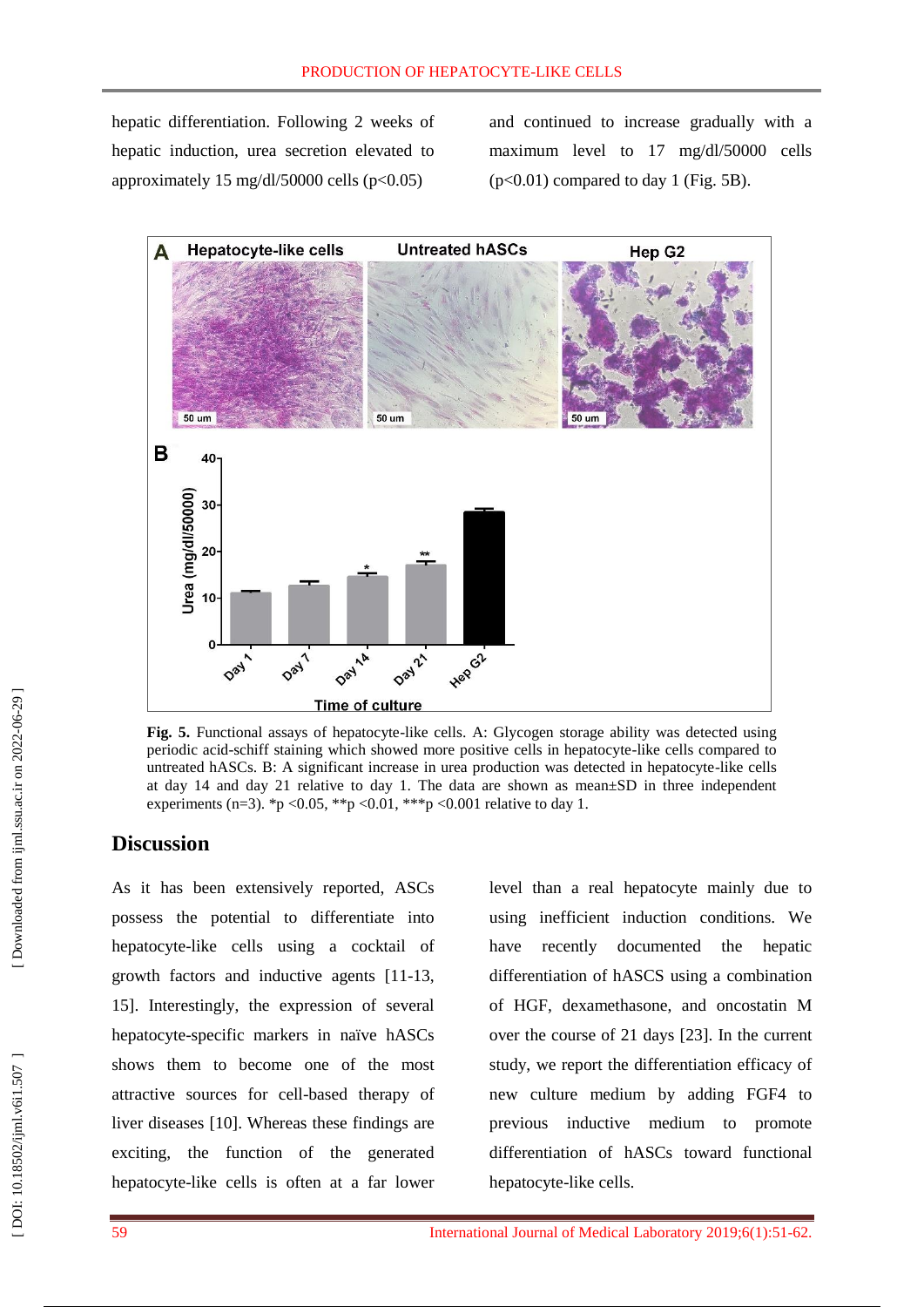FGFs, secreted from the cardiac mesoderm, are known to be involved in early liver development [18]. In this regard, it has been well documented that FGFs are required for albumin expression and eventually hepatic induction at early somatic stages of development [25]. Of particular interest is FGF4, a member of FGF superfamily, acting as a mitogenic, angiogenic, and survival factor and involving in cell proliferation and differentiation [26]. Notably, the striking role of FGF4 in enrichment and propagation of hepatic progenitors has been reported [27]. Added to this, improvement in liver regeneration has been demonstrated upon transplantation of FGF4 transduced BM -MSCs in cirrhotic rats [22]. In support of this, FGF4 together with HGF were found to promote hepatic differentiation of MSCs and these pretreated cells have been shown as having the capacity to improve liver function in CCl 4 induced liver fibrosis [21].

Based on the mentioned results clearly confirming the important role of FGF4 in liver development and regeneration, in this study we examined a new protocol to induce hASCs toward functional hepatocyte -like cells. For this reason, a three -step protocol was designed in which hASCs were treated with a combination of HGF, dexamethasone, FGF4, and oncostatin M, over a course of 21 days and thereafter differentiation status was evaluated at various time points. Upon using this new condition, treated cells exhibited remarkable morphological changes. While we did not observe any change in the cytokeratin 1 9 expression level (a cholangiocytes gene), a

significant increase in alpha -fetoprotein, albumin, cytokeratin 18, and hepatocyte nuclear factor -4α expression levels was detcted in a time -dependent manner. Our study also revealed that new differentiation condition induces hASCs toward functional hepatocyte -like cells as shown by the presence of glycogen storage and increase in urea production as being two prominent features of hepatocyte. These findings indicate that using a cocktail of the mentioned inductive agents results in differentiation of hASCs into functional hepatocyte -like cells.

In this context, it is important to mention that growth factors and regulators used in this study are known to be involved in development and differentiation of hepatocyte. In addition to acting as a hepatocyte mitogen, HGF is also required for hepatoblast migration and proliferation [28, 29]. As mentioned before, FGFs exert a major influence on hepatic specification and also promote liver bud growth [25, 27]. Moreover, it is well established that oncostatin M, secreted by haematopoietic cells in liver, promotes hepatocyte differentiation, acting in collaboration of HGF and glucocorticoid hormones [30].

# **Conclusion**

A number of *in vitro* studies have reported the generation of hepatocyte -like cells using a combination of growth factors and regulators, including HGF, EGF, FGF, oncostatin M, dexamethasone, etc. However, given the complexity of liver development, the produced hepatocyte -like cells exhibit only a certain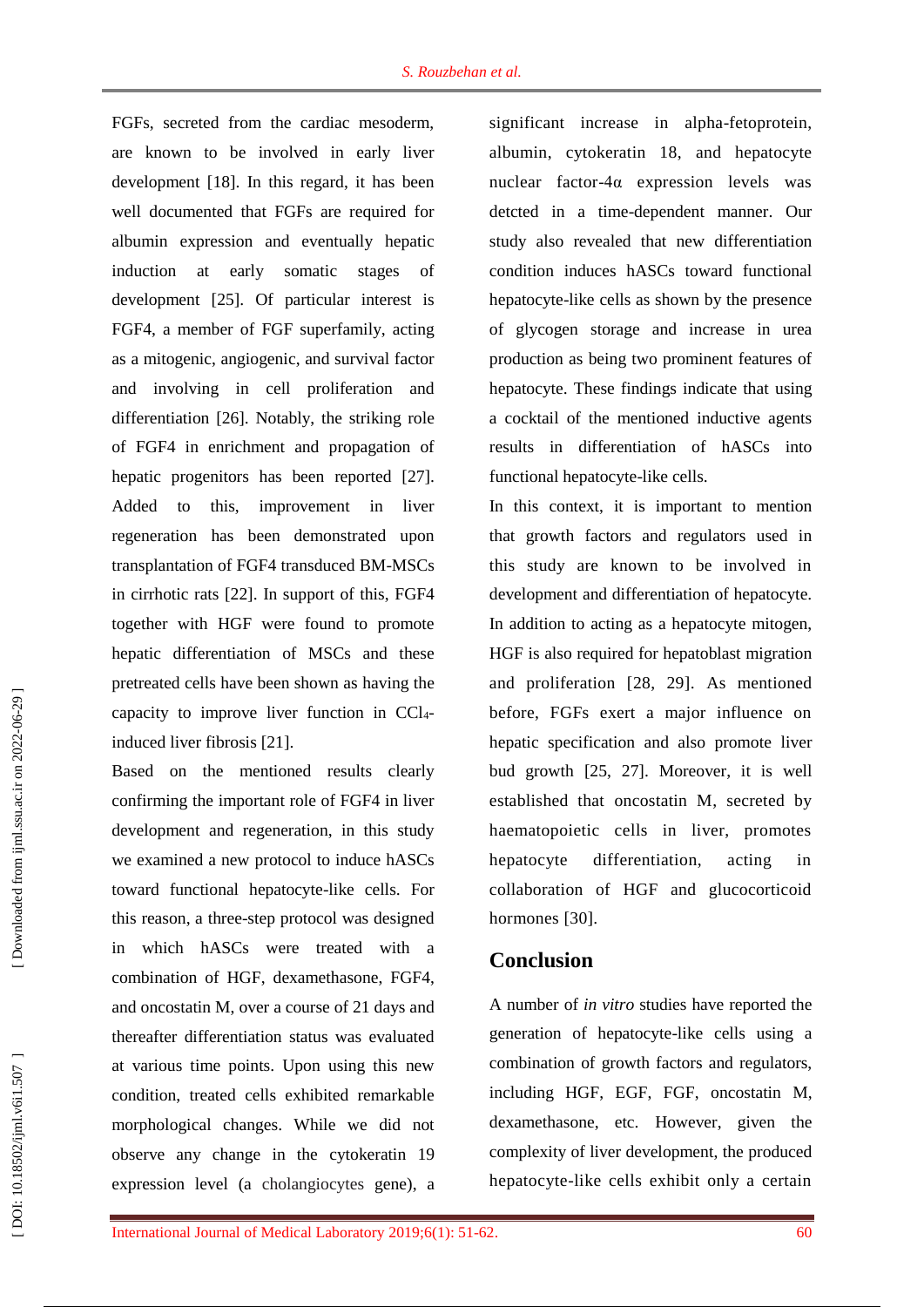level of differentiation mainly due to inefficient culture conditions. In the current study, we report the differentiation efficacy of a new, simple and cost -effective culture medium containing FGF4, HGF, dexametha sone, and oncostatin M to induce hepatic differentiation of hASCs toward functional hepatocyte cells. However, the involvement of additional growth factors in hepatocyte differentiation remains to be studied. Certainly, given the advances in

establishing efficient protocols , it is possible

to generate mature functional hepatocyte from stem cells.

## **Conflict of Interest**

The authors declare no conflict of interest to disclose.

## **Acknowledgement s**

This research was supported in part by a grant [75860] from Council for Stem Cell Sciences and Technologies as well as by a grant [9433] from Research Vice -Chancellor of Hormozgan University for Medical Science (HUMS).

## **References**

- [1]. Ishibashi H, Nakamura M, Komori A, Migita K, Shimoda S. Liver architecture, cell function, and disease. Semin Immunopathol . 2009; 31(3): 399 -409.
- [ 2]. Åberg F, Isoniemi H, Höckerstedt K. Long term results of liver transplantation. [Scand J](https://www.ncbi.nlm.nih.gov/pubmed/?term=Long-term+results+of+liver+transplantation.+Scandinavian+Journal+of+Surgery)  [Surg](https://www.ncbi.nlm.nih.gov/pubmed/?term=Long-term+results+of+liver+transplantation.+Scandinavian+Journal+of+Surgery). 2011; 100(1): 14-21.
- [ 3]. Vosough M, Moslem M, Pournasr B, Baharvand H. Cell -based therapeutics for liver disorders. [Br Med Bull](https://www.ncbi.nlm.nih.gov/pubmed/?term=Cell-based+therapeutics+for+liver+disorders.+British+medical+bulletin) . 2011; 100(1): 157 -72.
- [ 4]. Piscaglia AC, Campanale M, Gasbarrini A, Gasbarrini G. Stem cell -based therapies for liver diseases: state of the art and new perspectives. [Stem Cells Int](https://www.ncbi.nlm.nih.gov/pubmed/?term=Stem+cell-based+therapies+for+liver+diseases%3A+state+of+the+art+and+new+perspectives.+Stem+cells+international) . 2010: 259461 .
- [ 5]. Lin H, Xu R, Zhang Z, Chen L, Shi M, Wang F-S. Implications of the immunoregulatory functions of mesenchymal stem cells in the treatment of human liver diseases. [Cell Mol](https://www.ncbi.nlm.nih.gov/pubmed/?term=Implications+of+the+immunoregulatory+functions+of+mesenchymal+stem+cells+in+the+treatment+of+human+liver+diseases)  [Immunol](https://www.ncbi.nlm.nih.gov/pubmed/?term=Implications+of+the+immunoregulatory+functions+of+mesenchymal+stem+cells+in+the+treatment+of+human+liver+diseases) . 2011; 8(1): 19.
- [ 6]. Eom YW, Shim KY, Baik SK. Mesenchymal stem cell therapy for liver fibrosis. [Korean J](https://www.ncbi.nlm.nih.gov/pubmed/?term=Mesenchymal+stem+cell+therapy+for+liver+fibrosis.+The+Korean+journal+of+internal+medicine)  [Intern Med](https://www.ncbi.nlm.nih.gov/pubmed/?term=Mesenchymal+stem+cell+therapy+for+liver+fibrosis.+The+Korean+journal+of+internal+medicine) . 2015; 30(5): 580.
- [ 7]. Friedenstein AJ, Petrakova KV, Kurolesova AI, Frolova GP. Heterotopic transplants of bone marrow. Transplantation 1968; 6(2): 230 -47.
- [ 8]. da Silva Meirelles L, Chagastelles PC, Nardi NB. Mesenchymal stem cells reside in virtually all post -natal organs and tissues. [J Cell Sci](https://www.ncbi.nlm.nih.gov/pubmed/?term=Mesenchymal+stem+cells+reside+in+virtually+all+post-natal+organs+and+tissues.+Journal+of+cell+science.) . 2006; 119(11): 2204 - 213.
- [ 9]. Zuk PA, Zhu M, Mizuno H, Huang J, Futrell JW, Katz AJ, et al. Multilineage cells from human adipose tissue: implications for cell based therapies[. Tissue](https://www.ncbi.nlm.nih.gov/pubmed/?term=Multilineage+cells+from+human+adipose+tissue%3A+implications+for+cell-based+therapies.+Tissue+engineering) Eng . 2001; 7(2): 211 -28.
- [10]. Zemel R, Bachmetov L, Ad ‐El D, Abraham A, Tur ‐Kaspa R. Expression of liver ‐specific markers in naïve adipose ‐derived mesenchymal

stem cells. [Liver Int](https://www.ncbi.nlm.nih.gov/pubmed/?term=Expression+of+liver%E2%80%90specific+markers+in+na%C3%AFve+adipose%E2%80%90derived+mesenchymal+stem+cells.+Liver+International) . 2009; 29(9): 1326 - 337.

- [11]. Banas A, Teratani T, Yamamoto Y, Tokuhara M, Takeshita F, Osaki M, et al. Rapid hepatic fate specification of adipose-derived stem cells and their therapeutic potential for liver failure. [J](https://www.ncbi.nlm.nih.gov/pubmed/?term=Rapid+hepatic+fate+specification+of+adipose%E2%80%90derived+stem+cells+and+their+therapeutic+potential+for+liver+failure.)  [Gastroenterol Hepatol](https://www.ncbi.nlm.nih.gov/pubmed/?term=Rapid+hepatic+fate+specification+of+adipose%E2%80%90derived+stem+cells+and+their+therapeutic+potential+for+liver+failure.) . 2009; 24(1): 70 -7.
- [12]. Saulnier N, Piscaglia AC, Puglisi MA, Barba M, Arena V, Pani G, et al. Molecular mechanisms underlying human adipose tissue derived stromal cells differentiation into a hepatocyte -like phenotype. [Dig Liver Dis](https://www.ncbi.nlm.nih.gov/pubmed/20605541) . 2010; 42(12): 895 -901.
- [13]. Seo MJ, Suh SY, Bae YC, Jung JS. Differentiation of human adipose stromal cells into hepatic lineage in vitro and in vivo. [Biochem Biophys Res Commun](https://www.ncbi.nlm.nih.gov/pubmed/?term=Differentiation+of+human+adipose+stromal+cells+into+hepatic+lineage+in+vitro+and+in+vivo.+Biochemical+and+biophysical+research+communications) . 2005; 328(1): 258 -64.
- [14]. Taléns -Visconti R, Bonora A, Jover R, Mirabet V, Carbonell F, Castell JV, et al. Hepatogenic differentiation of human mesen chymal stem cells from adipose tissue in comparison with bone marrow mesenchymal stem cells. World J Gastroenterol . 2006; 12(36): 5834 -845 .
- [15]. Yin L, Zhu Y, Yang J, Ni Y, Zhou Z, Chen Y, et al. Adipose tissue -derived mesenchymal stem cells differentiated into hepatocyte -like cells in vivo and in vitro. [Mol Med Rep](https://www.ncbi.nlm.nih.gov/pubmed/?term=Adipose+tissue-derived+mesenchymal+stem+cells+differentiated+into+hepatocyte-like+cells+in+vivo+and+in+vitro.+Molecular+medicine+reports) . 2015; 11(3): 1722 - 732.
- [16]. Gordillo M, Evans T, Gouon -Evans V. Orchestrating liver development. Development 2015; 142(12): 2094 -108.
- [17]. Si -Tayeb K, Lemaigre FP, Duncan SA. Organogenesis and development of the liver. [Dev Cell](https://www.ncbi.nlm.nih.gov/pubmed/20159590). 2010; 18(2): 175-89.